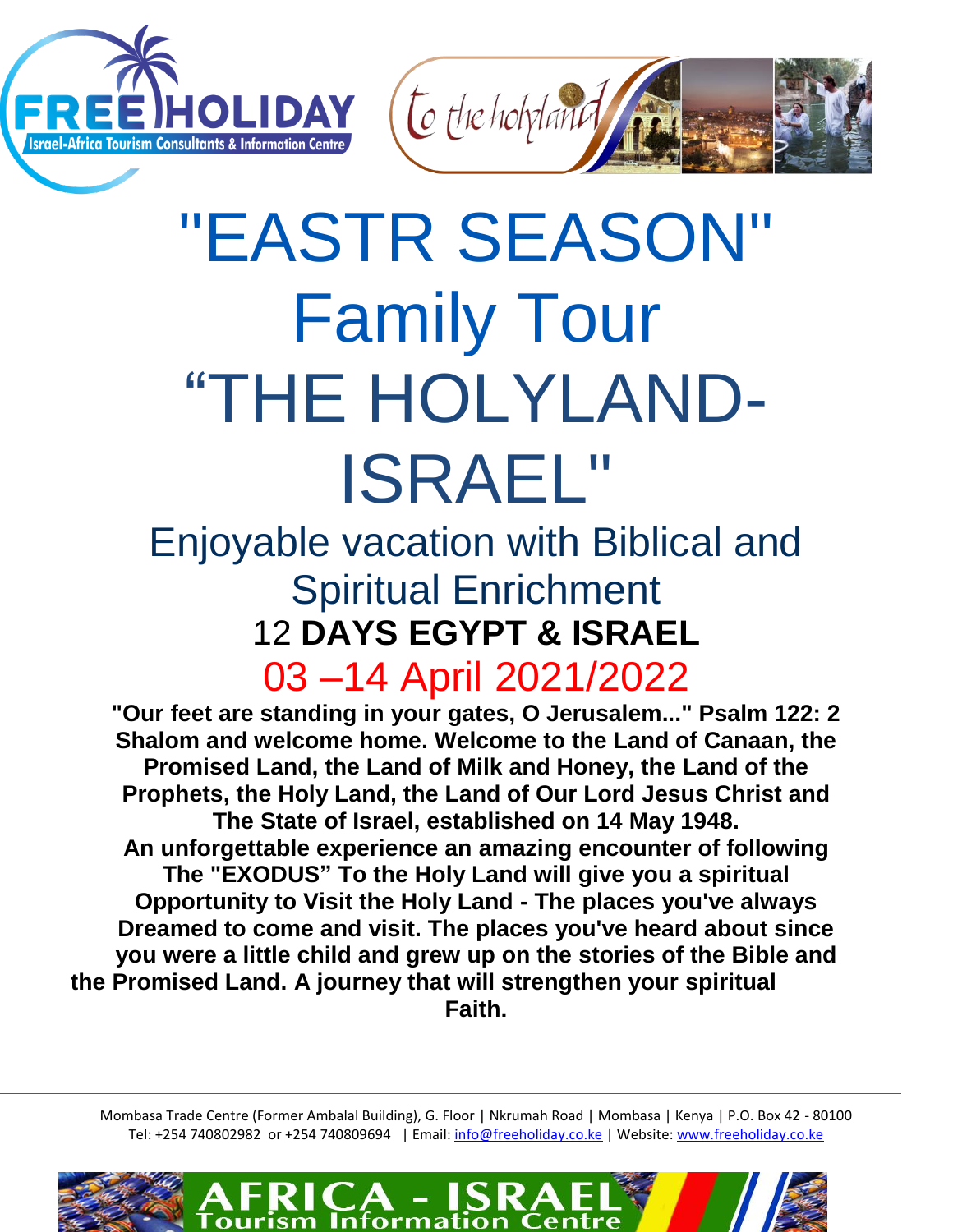



| <b>DAY</b>              | <b>OVERNIGHT</b>     | <b>SHORT PROGRAM</b>                                                                                                                                                                                       |
|-------------------------|----------------------|------------------------------------------------------------------------------------------------------------------------------------------------------------------------------------------------------------|
| 1                       | <b>ON TRANSIT</b>    | Afternoon Flight from Mombasa /Nairobi to Cairo                                                                                                                                                            |
| $\overline{\mathbf{2}}$ | <b>CAIRO</b>         | <b>Welcome to Egypt</b> Egyptian museum and pyramid and full day in Cairo                                                                                                                                  |
| 3                       | <b>TABA</b>          | Christians sites(out of Egypt I called my son "matt 2.15)                                                                                                                                                  |
| 4                       | JERUSALEM/ BETHLEHEM | City of Eilat, Kibbutz Yotvat, Dead sea                                                                                                                                                                    |
| 5                       | JERUSALEM/ BETHLEHEM | "Our feet are standing in your gates, of Jerusalem" Church of Ascension,<br>Mount of olives, the Holy city. Gethsemane, Western wall, Mount of Zion,<br>Church of nativity , Grotto, Mount Moriah.         |
| 6                       | JERUSALEM/ BETHLEHEM | Old city, Beit Hesda, the place of birth of Mary, Via Dolorosa, church of the<br>Holy Sepulcher, St John's church, garden tomb. Time for shopping in the<br>Oriental Bazaar.                               |
| 7                       | <b>NAZARETH</b>      | Old City of Jaffa, visit Tel Aviv, drive to Caesarea. Haifa and Mt. Carmel<br>, Stella Mares. Visit Cana, Nazareth, visiting Mary's well, the church of<br>Annunciation, then continue to Mount Precipice. |
| 8                       | <b>NAZARETH</b>      | Sea of Galilee, Capernaum, enjoy the view from Mt. of the Beatitudes,<br>church in Tabgha, we onboard and sail on Sea of Galilee. We visit the<br>Baptismal Site at the Holy River Jordan.                 |
| 9                       | ST.CATHERINE         | Leave Nazareth, Jordan Valley, Jericho, Sycamore fig tree. Mount of<br>Temptation, "Caser El Yahoud", Taba border to Egypt.                                                                                |
| 10                      | <b>CAIRO</b>         | St. Catherine to climb Mt. Sinai and visit the place Moses went to receive<br>the Ten Commandments. We drive to Cairo.                                                                                     |
| 11                      | <b>ON TRANSIT</b>    | have free time for shopping until 12.00. visit the famous Egyptian<br>Museum, pick up to Cairo International Airport                                                                                       |
| 12                      |                      | Welcome back to Kenya flight Cairo to Mombasa/Nairobi.                                                                                                                                                     |

Mombasa Trade Centre (Former Ambalal Building), G. Floor | Nkrumah Road | Mombasa | Kenya | P.O. Box 42 - 80100 Tel: +254 740802982 or +254 740809694 | Email: [info@freeholiday.co.ke](mailto:info@freeholiday.co.ke) | Website: [www.freeholiday.co.ke](http://www.freeholiday.co.ke/)

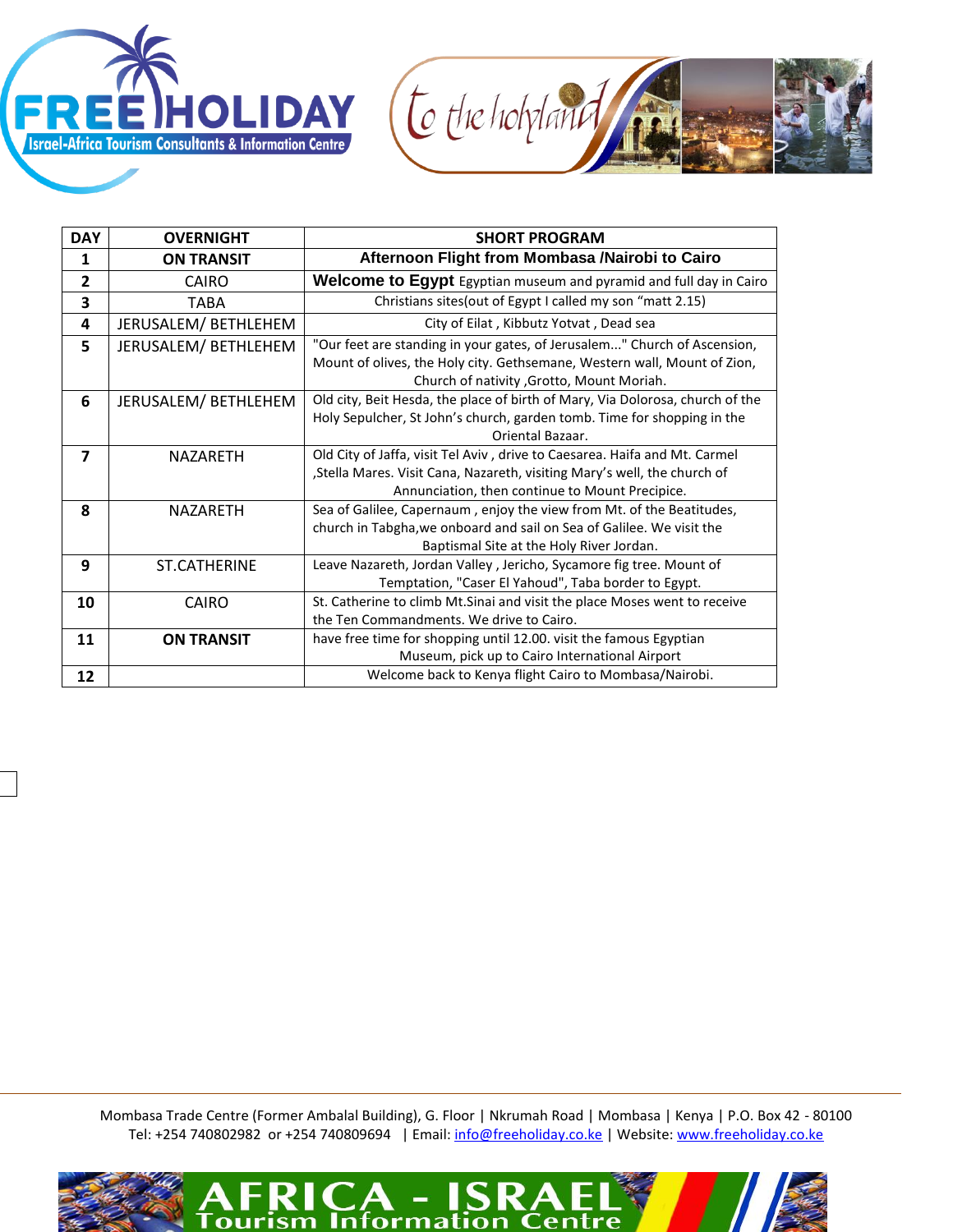



# *DAY 1:* **FLIGHT FROM MOMBASA/NAIROBI TO CAIRO 16.30 PM**

(Arrive to Cairo 01.30AM ).

## *DAY 2:* **EGPYPTIAN MUSEUM AND THE PYRAMIDS.**

Welcome to Egypt, "Free Holiday Limited" tour representatives will welcome you at Cairo International Airport and take you through the immigration and customs process. after which they escort you to the Hotel for check-in. In the morning after breakfast we spend the rest of the day touring Cairo. We visit the Great Pyramids and the Sphinx. Back to the hotel for dinner. (Arrive to Cairo 01.30 AM ). **(Overnight in Cairo).**

# *DAY 3:* **CHRISTIAN SITES (Out of Egypt I called my son "Matt 2.15)**

Today we start our journey towards the Holy land after breakfast and check out from the hotel. We proceed to the Old section of Cairo were we visit the a Jewish synagogue, built on the site where Moses was found in the basket, the hanging church of AL MUALLAQA which was built in the 4th century over Southern Gate of the Fortress of Babylon. This church was dedicated to Virgin Mary and its treasures include a 14th century wall painting of the Nativity. A visit to St.Sergius (ABU SERGA) , a 5th Century Basilica built over crypt where the Holy Family is believed to have stayed during their exile into Egypt takes you a step deeper into the realization of the truth about the Messiah.. Drive to Taba for overnight. **(overnight Taba ).**

### *DAY 4:* **ISRAEL - CITY OF EILAT; KIBBUTZ YOTVATA.DEAD SEA**

In the morning after breakfast Transfer to the **border town of Taba** and cross over to **Eilat** into Israel." the desert and the parched land will be glad ; the wilderness will rejoice and blossom..." Isaiah 35 : 1-2 **Shalom and welcome home. Welcome to the land of Canaan, to the promised land, to the land of milk and honey, to the land of the prophets, to the holy land, to the land of our Lord Jesus Christ and welcome to the state of Israel which was established in the 14 of May 1948**.

Your Israeli guide, a representative of "Free Holiday Limited" will meet and assist you upon arrival. After crossing the port city of Eilat- the most southern point of the state of Israel to the Red Sea- we will Proceed to Kibbutz Yotvata one of the most successful kibbutz in Israel. Here you can see how ideology, perfect organization, hard work and faith can turn the desert to a fertile land. Not forgetting a taste of the famous chocolate milk of Yotvata. Afterwhich we continue North to the Dead Sea; the lowest point on earth. You will have time to float in these unique mineral enriched waters. From here we drive to **Overnight in Jerusalem.**

# *DAY 5:* **-ISRAEL - JERUSALEM, BETHLEHEM**

"Our feet are standing in your gates, O Jerusalem..." Psalm 122: 2

After Breakfast at the Hotel, we will first visit the church of Ascension, one of the most ancient churches of the world. Here we can see Jesus' footprint. Our next stop will be the Pater Noster, where Jesus taught his disciples what would happen in the end of the days and also the Lord's Prayer. We then continue to the spectacular panoramic view of Jerusalem from the summit of the Mount of Olives,"...his feet will stand on Mount of olives ..." Zechriah 14 : 4 we head off to follow the footsteps of Jesus in his triumphant entry into the Holy City. We walk through the Palm Sunday road, and visit the church of Dominus Flevit, " as he

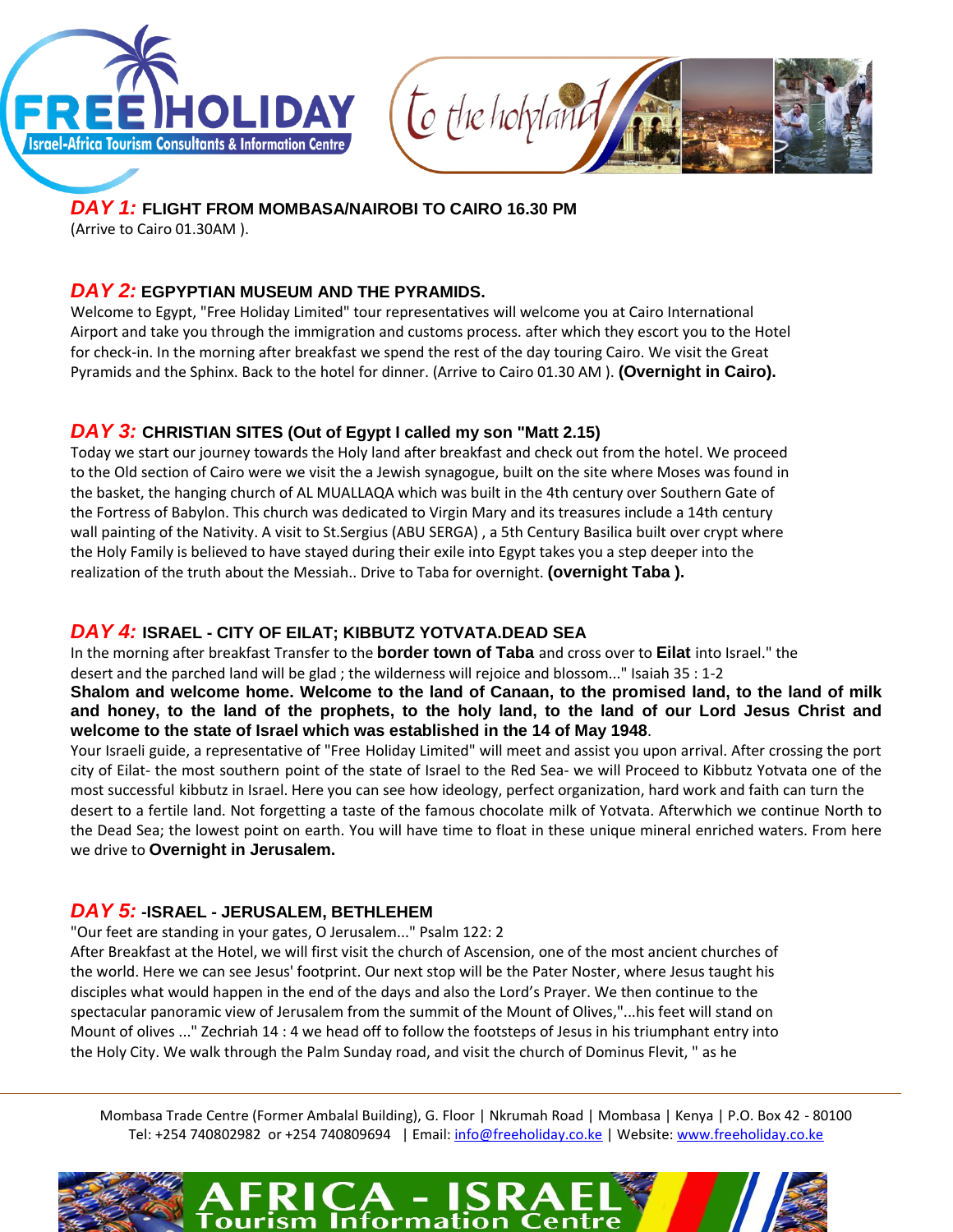



approached Jerusalem and saw the city he wept over it ..." Luke 19 :41 the point from which he prophesised of the destruction of the city and of the Temple. We shall continue to Gethsemane, "they went to a place called Gethsemane..." Mark 14:32 where Jesus was arrested. On to the Western Wall, which is considered the holiest site for the Jewish faith,we are able to put our notes of wishes in the cracks of the wall.

Continuing to the Mount of Zion,we visit the Upper room where Jesus had the last supper with his disciples,"... He will show you a large upper room..." Luke 22:12 where the Holy Spirit descended upon Jesus' disciples in tongues of fire during the Pentecost feast. We shall visit King Davids tomb and go down to Caphis House" They took Jesus to the high priest ..." Mark 14:53 where Peter denied Jesus three times, and where Jesus spent his last night in the pit before his crucifixion.

On our way to Bethlehem," so Joseph also went up from the town of Nazareth in Galilee to Judea , to Bethlehem the town of David..." Luke 2: 4 the place of the birth of Jesus, we will pass through the Hinum Valley where Judas hung himself. We will have lunch in Bethlehem, and then visit the church of Nativity, including visitng the grotto where Jesus was born."she wrapped him in cloths and placed him in a manger , because there was no room for them in the inn..." Luke 2 :7 After which we will head to Shepherds Fields, " and there were shepherds living out in the fields near by ..." Luke 2:8 where the glory of God shone around them just before the birth of Jesus. If time permits we drive to Mount Moraiah.

**(Overnight in Jerusalem/Bethlehem).**

### *DAY 6:* **11.04.2019- JERUSALEM, OLD CITY**

After breakfast We will proceed to Jerusalem to continue our day behind the walls of the Old City, in the pools of Beit Hesda," now there is in Jerusalem near the sheep gate a pool which is... called Bethesda..." where Jesus performed one of his miracles, and which is also the place of birth of Mary. We will follow the path of Jesus on his last way with the cross, the fourteen stations of the cross(Via Dolorosa). We will visit the Pavement and the Church of the Holy Sepulcher where the last five stations are situated. After a lunch break in the old city, and free time in the Oriental Bazaar,(old City market), and if time permits we visit St Johns Church, the birth place of John the Baptist. We will have a tour and a communion in the Garden Tomb. (**Overnight in Jerusalem/ Bethlehem**).

### *DAY 7:* **12.04.2019- ISRAEL - GALILEE REGION, CAESAREA MARITIMA, HAIFA AND MT.CARMEL**

We will depart from Jerusalem to Old City of Jaffa, Jaffa is an ancient seaport mentioned in the biblical narrative of Jonah; where he tried to flee from God, and the whale that was commanded by God and in the story of Solomon's import of the cedars of Lebanon. Jaffa's fishing port, St. Peter's Church, artist's quarter; Visitor Center and panoramic view of Tel Aviv are all highlights. Jaffa is one of the ancient gateways to the Holy Land: Through its port, the Cedar trees for Solomon's Temple were brought.

Christianity began to be spread among the nations from Jaffa after persecution became so intense. Here St. Peter lived in the house of Simon the Tanner and had the "Vision of the Flesh",and here he made his first miracle by healing the little girl. We will walk through the area known as the White City to see the preservation of buildings of Bauhaus architecture of the 1920s and 1930s, a UNESCO World Heritage Site, and stop at Independence Hall, where Ben-Gurion declared independence in 1948. Jaffa attracts many

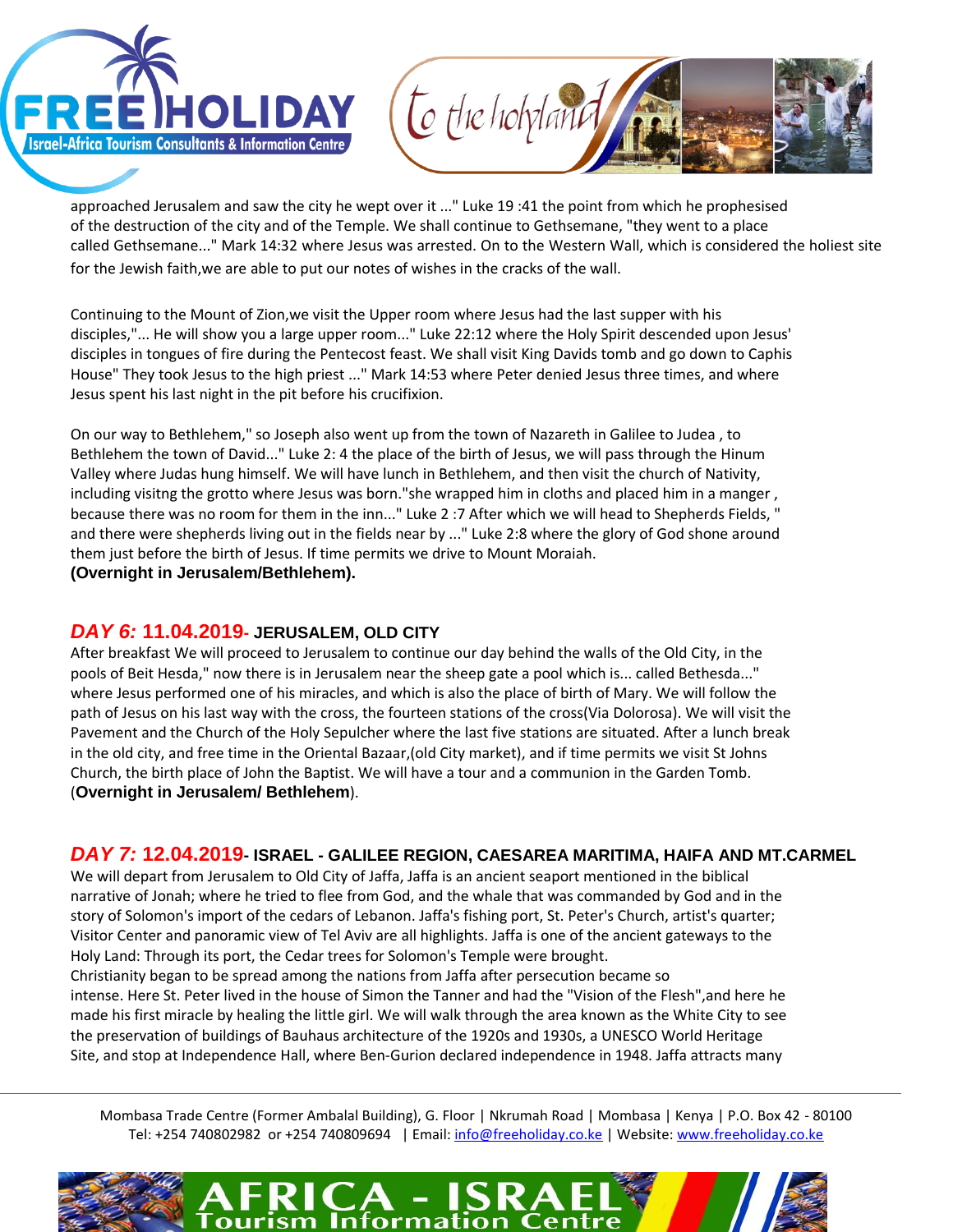



historical and cultural tourists and artists. From there we will drive to Caesarea Maritima, the magnificent port-city built by King Herod the Great. In Caesarea we will get a view of a well-preserved theater where an inscription of the Pontius Pilate was found.We then drive to Haifa and Mt.Carmel where we will get candid explanation of the story of Elijah and the prophets of Baa`l. We will get the chance to take pictures near the monastery of Stella Mares.

We will visit Cana, where Jesus performed his first miracle of turning water to wine and in fact began his public activity. We will go to Nazareth, visiting Mary's well, the church of Annunciation" which was Considered the home of Mary, where the angel announced to her that she would become pregnant(Luke chapter 2). We then continue to Mount Precipice. "...and took him to the brow of the hill on which the town was built in order to to throw him down the cliff ..." Luke 4:29 **Overnight in Nazareth/ Tiberius**

# *DAY 8:* **13.04.2019- ISRAEL - SEA OF GALILEE AND MT OF BEATITUDES**

After early breakfast and drive to visit the places where Jesus performed most of His miracles; around the Sea of Galilee: Capernaum, " leaving Nazareth, he went and lived in Capernaum , which was by the lake ..." with Peter's House and the famous Synagogue, enjoy the view from Mt. of the Beatitudes where the "Sermon on the Mount" was given (Matthew 5-7), and the reconstructed church in Tabgha, where Jesus performed the miracle of multiplying of The Bread and The Fish. We will have a short lunch break at a local restaurant. After lunch we jump onboard a boat similar to the one Jesus and His disciples used and sail on Sea of Galilee. We visit the Baptismal Site, at the Holy River Jordan. Here you can renew your Baptism in exactly the same place where Jesus was baptized. **(Overnight Nazareth/ Tiberius)**

### *DAY 9:* **14.04.2019-ISRAEL JORDAN VALLEY JERICHO**

We leave Nazareth, Southbound, passing the Jordan Valley and visiting Jericho, one of the most ancient cities in the world, the first city that was conquered by Joshua and the children of Israel. We shall stop to the Sycamore fig tree on which Zakaos the tax collector climbed. We will see the Mount of Temptation where Jesus was tempted by the devil. We will visit the site of "Caser El Yahoud" the crossing point of the children of Israel when they entered to the promised land. We continue crossing the Jordan Valley to the most Southern border of Israel, Taba where we shall cross into Egypt. **(Overnight St. Catherine)**

### *DAY 10:* **15.04.2019-MT SINAI (the glory of the lord settled on mt. sinai ex 24.16)**

This day we leave the hotel around the first hour of the morning without breakfast to St. Catherine at the base of the Mt.Sinai. We start the mountain climbing immediately on arrival from St. Catherine from where it's believed Moses climbed the mountain to receive the Ten Commandments. In the same area, there is the famous Greek Orthodox Monastery which is built around the Burning Bush; where God called on Moses, and the well where Moses met his wife Zebura -daughter of Jethro, the priest of Median. We will also visit the place where the Israelites camped when Moses went to receive the Ten Commandments. Here you will be allowed to have some quiet moment and meditation and stroll around the mountain. Later we return to the Hotel for a short rest, breakfast and check-out. Drive towards one of the famous and largest man-made canal; Suez Canal that demarcates the continents of Africa and Asia. We drive through the Springs of Moses where Moses hit the rock and twelve water springs appeared. We will then continue to the Desert of Sin where the children of Israel received Manna and Quails from Heaven. Also visiblealong the way are the seventy-two palm trees. We make another stop at Rephidim where the Israelites fought the Amalekites. During this battle, whenever Moses put his arms down, the Israelites were defeated by their enemies and

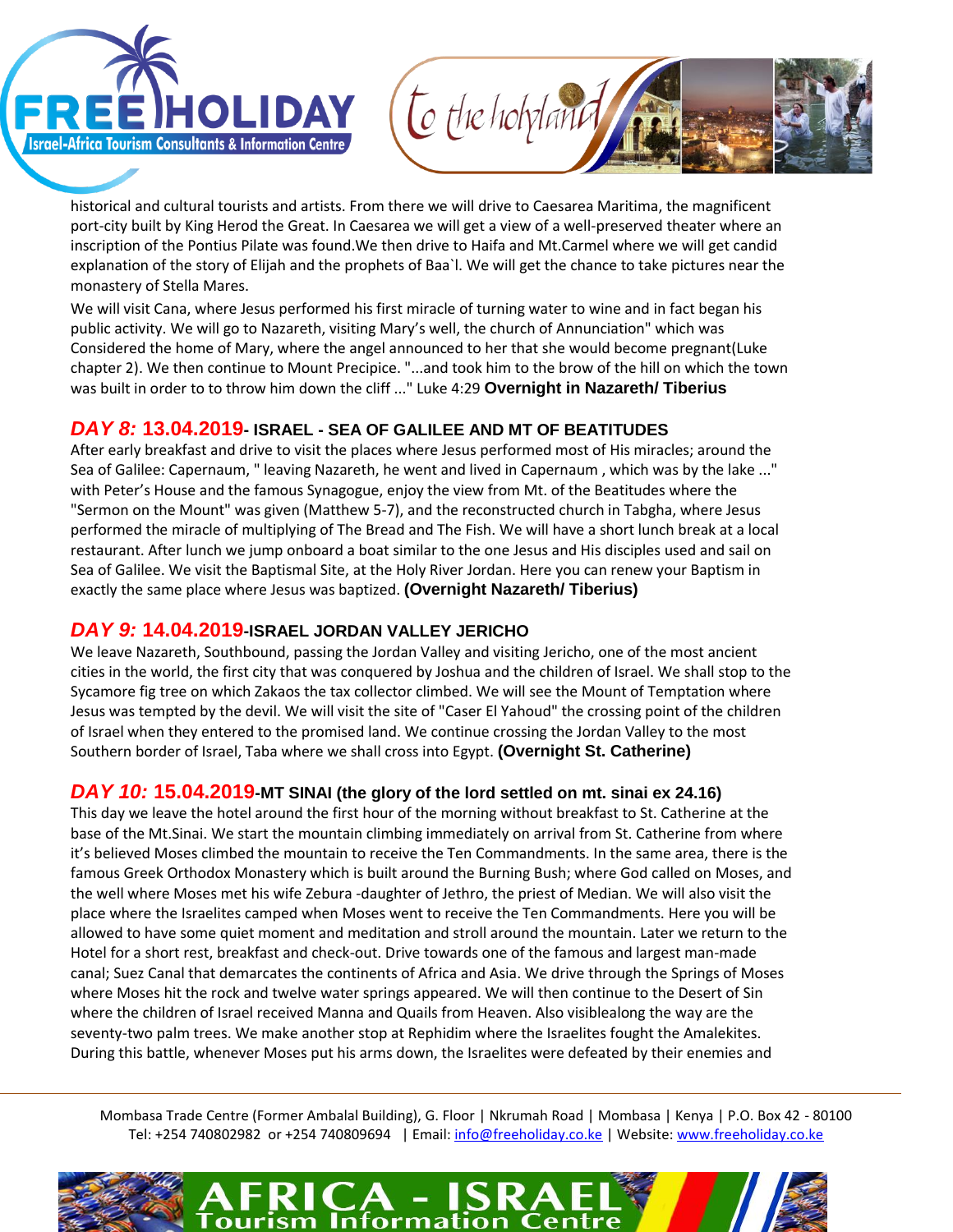



Whenever he put his arms up, the Israelites were winning- The servants of the LORD, Aaron and Hur held Moses' arms up until they overcame their enemies. Later we proceed to **Overnight in Cairo.**

# *DAY 11:* **16.04.2019-CAIRO CITY SHOPPING**

Take breakfast in the morning and have free time for shopping until 12.00. We will then visit the famous Egyptian Museum before pick up to Cairo international airport

#### *DAY1:* **07.04.2019-welcome to Kenya flight from Cairo to Mombasa or Nairobi. There may be changes depending on the circumstances.**

# **TOUR PACKAGE RATES**

The NET prices, per person as follows:

# **Ksh.178,500 per person sharing.**

# **Up to 50% Discount for Children**

# 150 USD - visa fee Israel and Egypt, border fees, tip, unexpected expenses

(price Based on 41 – 50 people in a group)

### **INCLUSIONS**

- 1. Flight: **Departure:** Nairobi/Mombasa Cairo **Return:** Cairo– Nairobi/Mombasa
- 2. Airports tax
- 3. Meet & Assist upon arrival & departure.
- 4. All tours, transfers and sightseeing as per below itinerary with an English speaking guide.
- 5. Hotel accommodations in twin bed Room with choice of either bath tub or shower.
- 6. Breakfast & Dinner Daily (H.B)
- 7. Daily touring as per the itinerary.
- 8. Accommodation for 10 nights at the above mentioned hotels or similar.
- 9. Double Entry Visa to Egypt and Israel (please note that the costs once visa application is launched are non-refundable).
- 10. Transportation in a deluxe air conditioned motor-coach as per the itinerary.
- 11. Entrance fees to all sites mentioned in the itinerary
- 12. Pilgrim certificate with name inscribed from the Israeli ministry of tourism.
- 13. Pilgrim certificate with name inscribed from "Free holiday"

#### 14. Hat, T shirt, Tag name.

#### **EXCLUSIONS**

- 1. Any item of Personal Nature
- 2. Lunches.
- 3. Traveler insurance & personal expenses

4. Tip

5. Any other item not indicated as 'included' on the list above.